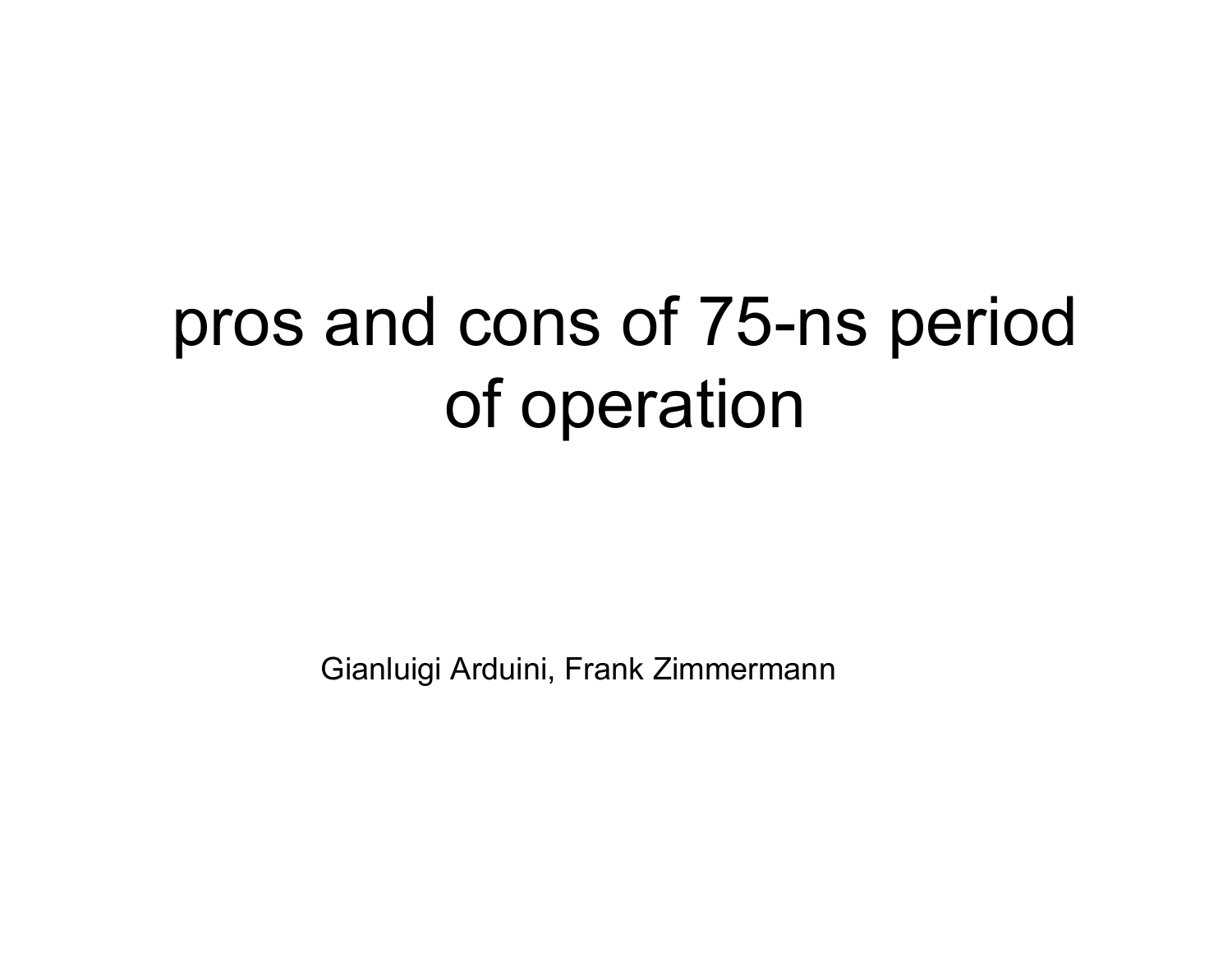## pros of 75 ns vs. 25 ns operation

- reduced long-range beam-beam effect, scaling as (constant L)  $\alpha \sqrt{N_b n_b} \propto \sqrt{L/N_b}$  (constant L)  $\rightarrow$  slide
- $~\sim$ 2 times lower initial transverse emittance  $\rightarrow$  much more tolerant to emittance blow-up
- provides an easier intermediate step in the total intensity without reducing enormously the bunch intensity or batch number (it might be difficult to reduce the bunch intensity much below 0.2-  $0.3 \times 10^{11}$  p/bunch).
- instrumentation: for precision bunch intensity counts as compared to total beam population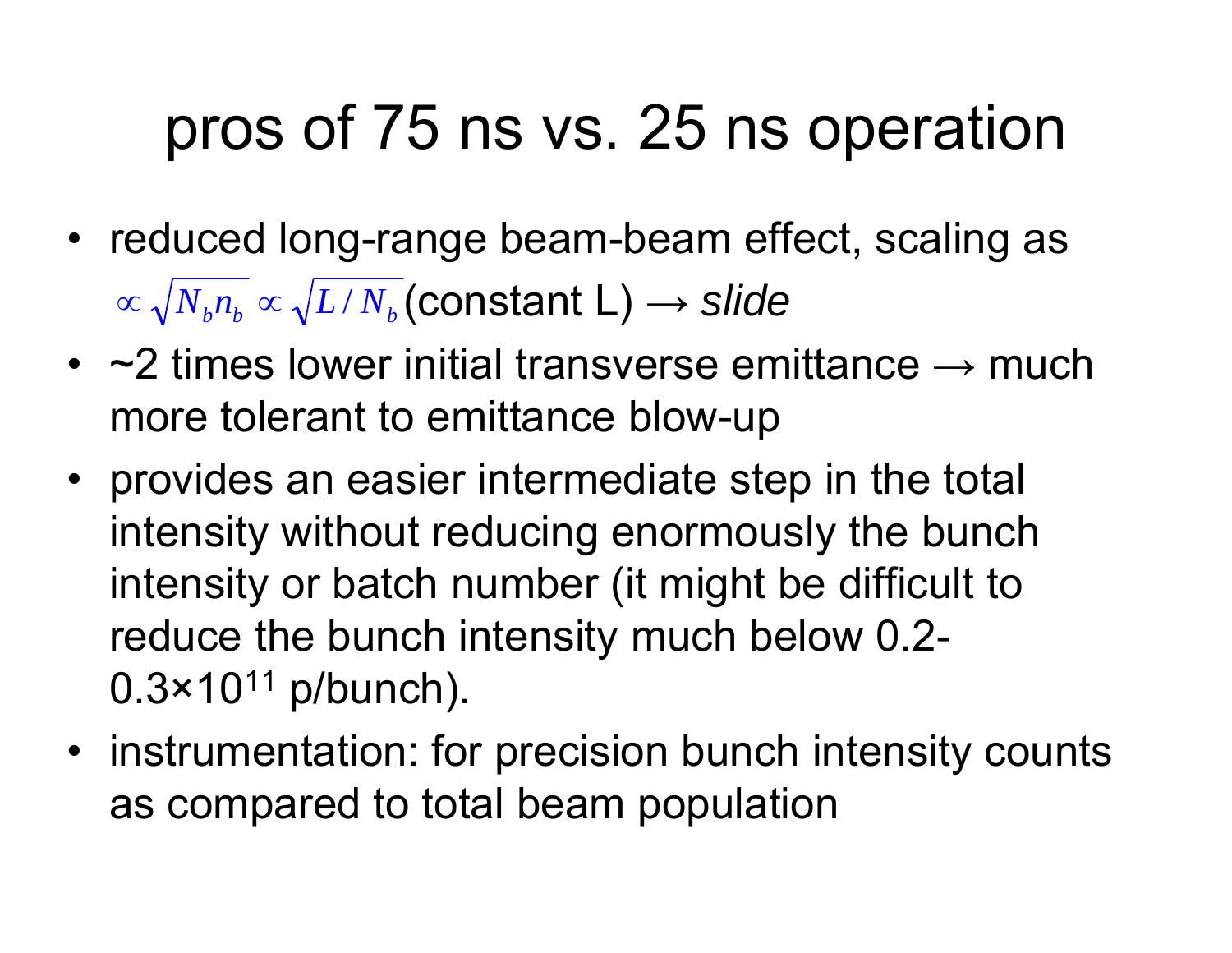## pros of 75 ns vs 25 ns operation – cont'd

- avoids electron-cloud related problems (pressure rise, poor lifetime, instabilities, heat load) → *slides*
- scrubbing performed at beam-screen region relevant for nominal LHC conditions
- highest possible luminosity if beam current is limited
- •with 25-ns bunch spacing 10<sup>32</sup> cm<sup>-2</sup>s<sup>-1</sup> luminosity operation might have implications for collimation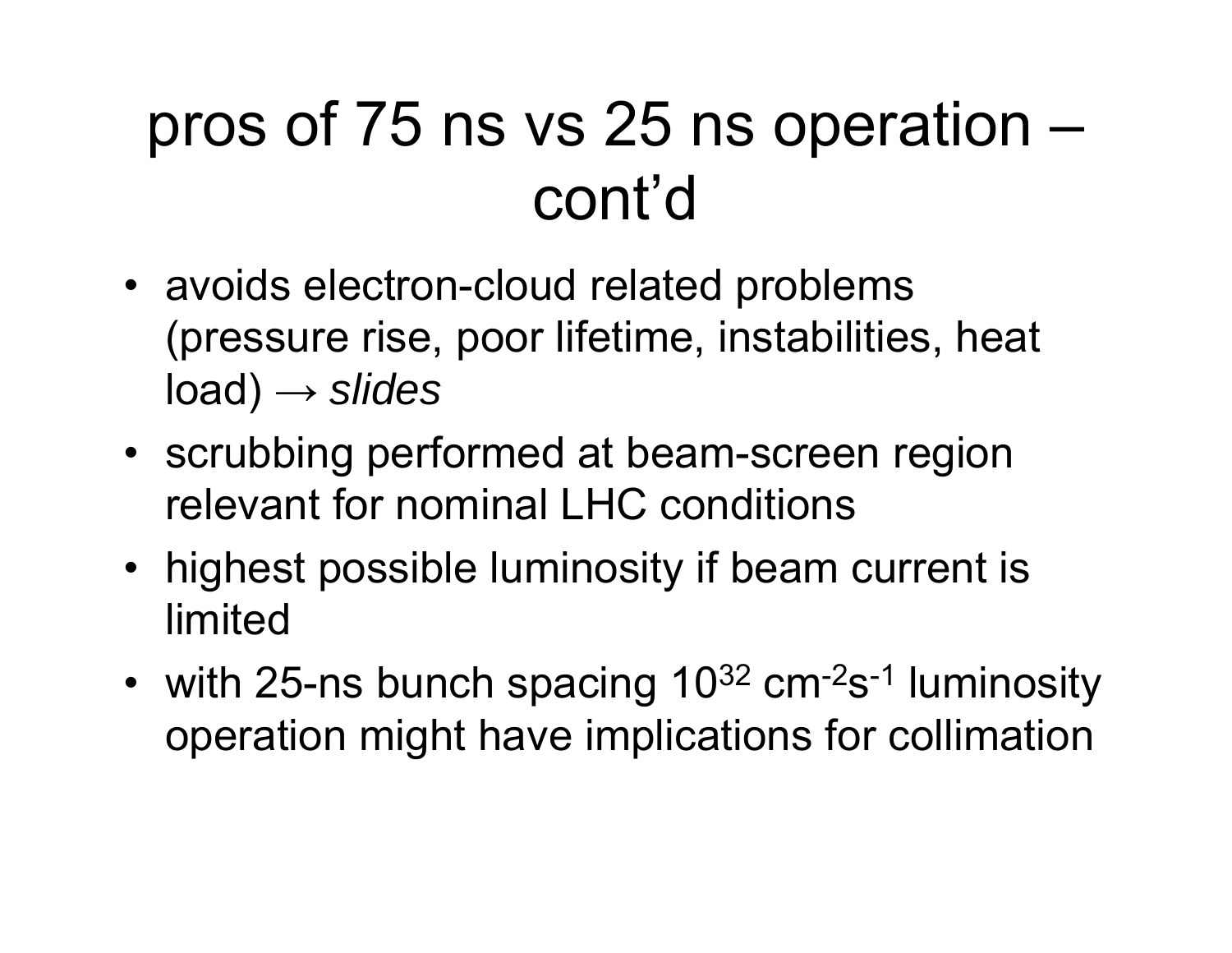### cons of 75 ns vs. 25 ns operation

- larger number of pile-up events:  $\frac{1}{\alpha\sqrt{N_b}}\frac{1}{\alpha\sqrt{L/n_b}}$
- additional step on the way to nominal LHC
- more charge per bunch might lead to single bunch instabilities1 *b N*
- more emittance growth from IBS  $\tau_{\textrm{\tiny{IBS}}}$  ,  $\varepsilon_{\perp}^2$ ⊥  $\frac{1}{\tau}\frac{\infty}{\epsilon}$ *IBS*
- if there is an electron-cloud problem at 25-ns spacing, we will discover it later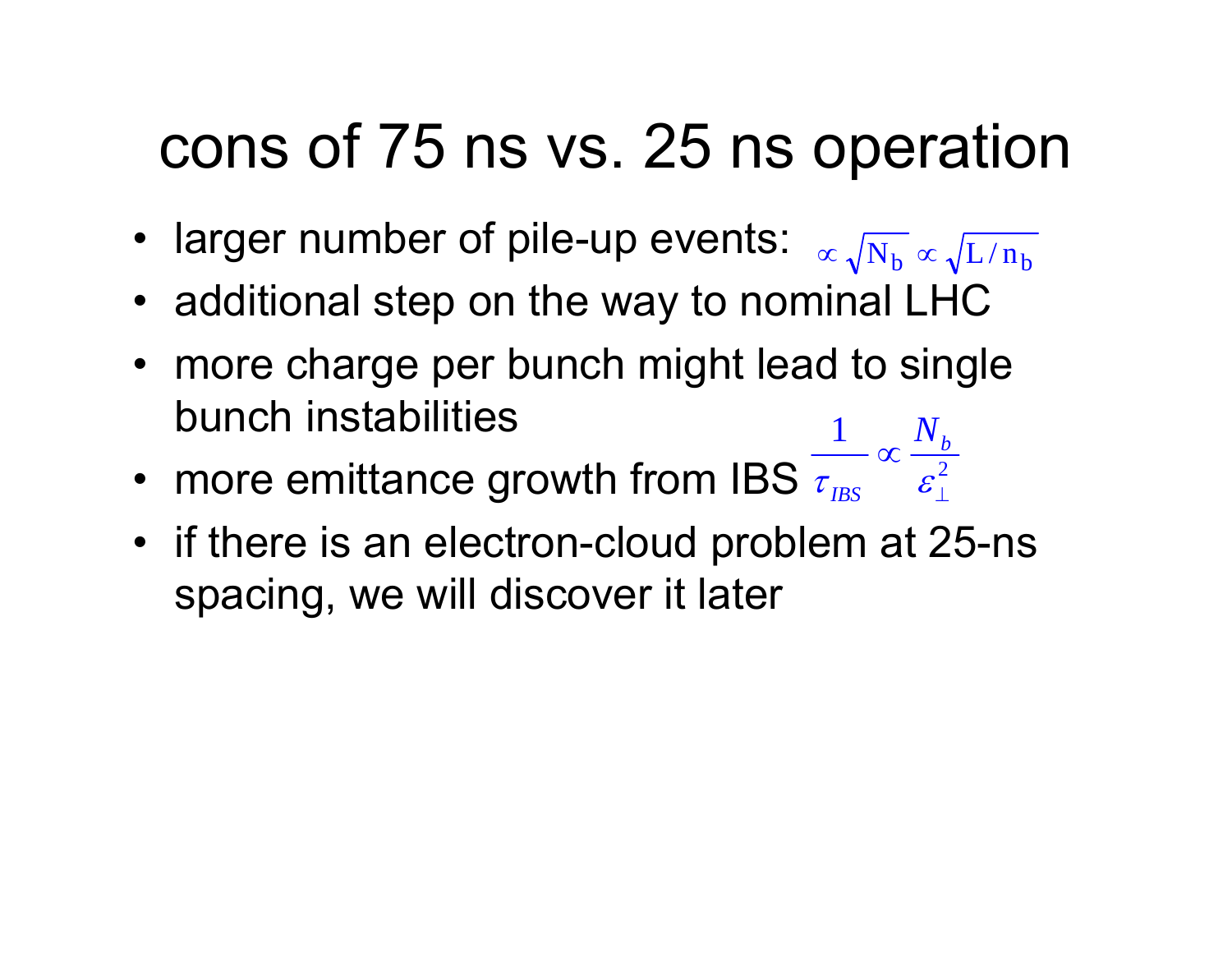### illustrating material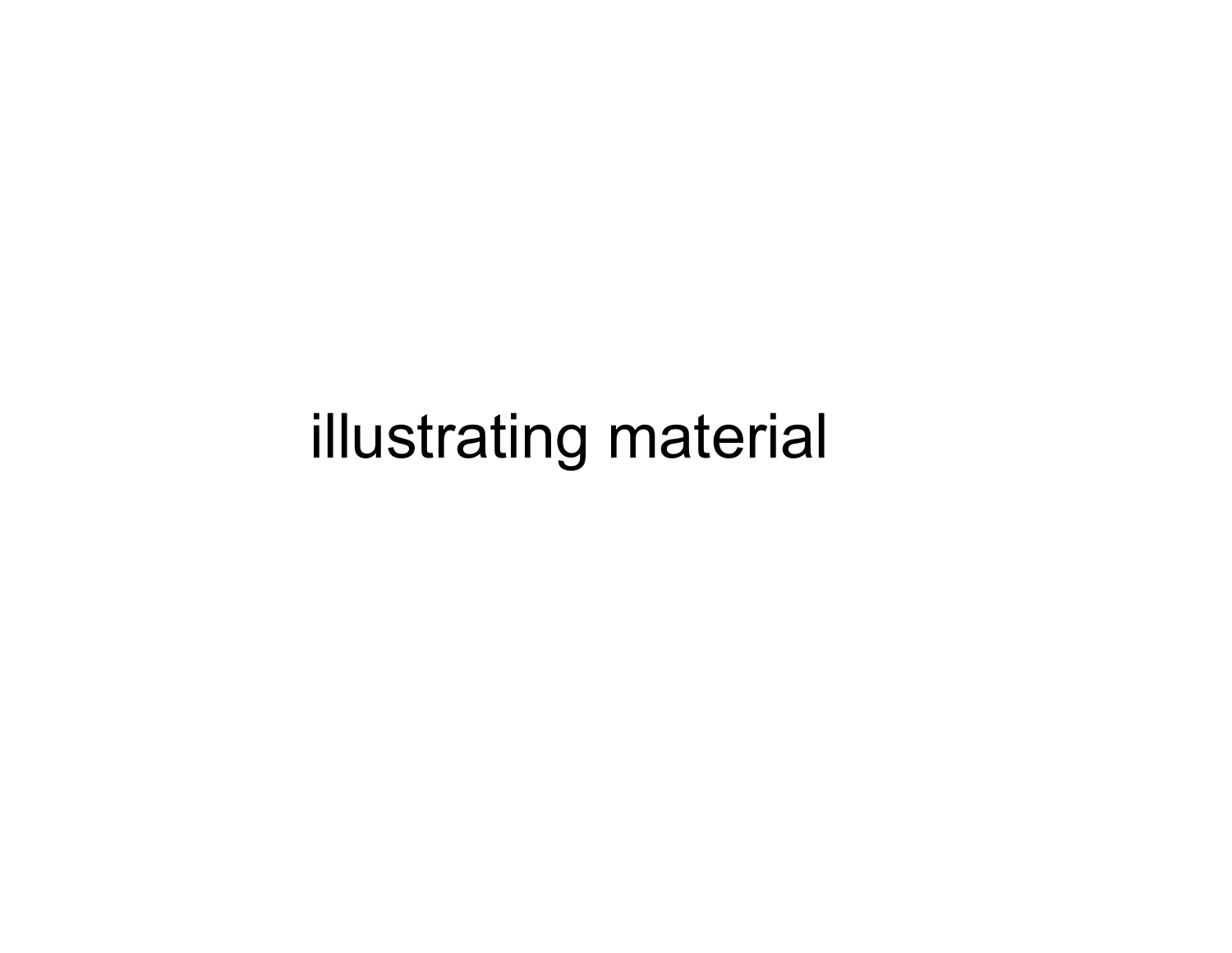### crossing angle, IBS rise time, event pile up:

#### Table from Francesco Ruggiero, Chamonix 2003

| parameter                          | symbol                                            | units                                      | 75 ns spacing | 25 ns spacing | revised nominal |
|------------------------------------|---------------------------------------------------|--------------------------------------------|---------------|---------------|-----------------|
| number of bunches                  | $n_{\rm b}$                                       |                                            | 936           | 2808          | 2808            |
| protons per bunch                  | $N_{\rm b}$                                       | $10^{11}$                                  | 0.9           | 0.4           | 1.15            |
| average beam current               | $I_{\rm av}$                                      | A                                          | 0.15          | 0.20          | 0.58            |
| normalised transv. emittance       | $\varepsilon_n$                                   | $\mu$ m                                    | 3.75          | 3.75          | 3.75            |
| longitudinal emittance             | $\varepsilon_{\rm L}$                             | eVs                                        | 2.5           | 2.5           | 2.5             |
| peak RF voltage                    | $V_{\rm RF}$                                      | MV                                         | 16            | 16            | 16              |
| r.m.s. bunch length                | $\sigma_z$                                        | cm <sub>1</sub>                            | 7.55          | 7.55          | 7.55            |
| r.m.s. energy spread               | $\sigma_{\rm E}$                                  | $10^{-4}$                                  | 1.13          | 1.13          | 1.13            |
| beta at IP1-IP5                    | $\beta^*$                                         | m                                          | 1.0           | 0.55          | 0.55            |
| full crossing angle                | $\theta_{\rm c}$                                  | $\mu$ rad                                  | 250           | 285           | 285             |
| diffusive aperture                 | $d_{\rm da}$                                      | $\sigma$                                   | 10.0          | 7.5           | 6.2             |
| IBS long. emitt. growth time       | $\frac{\tau_z^{\text{IBS}}}{\tau_x^{\text{IBS}}}$ | $\mathbf{h}$                               | 80            | 180           | 62              |
| IBS hor. emitt. growth time        |                                                   | $\mathbf{h}$                               | 135           | 304           | 106             |
| lumi lifetime (only IP1-IP5 coll.) | $\tau_{\rm LN} = \frac{\tau_{\rm N}}{1.54}$       | $\mathbf{h}$                               | 56            | 75            | 26              |
| total luminosity lifetime          | $\tau_{\rm L}$                                    | $\mathbf h$                                | 22            | 26            | 15              |
| peak luminosity at IP1-IP5         | L                                                 | $10^{34}$ cm <sup>-2</sup> s <sup>-1</sup> | 0.12          | 0.12          | 1.0             |
| events/crossing                    |                                                   |                                            | 7.1           | 2.3           | 19.2            |
| integrated lumi over 200 fills     | $L_{\rm int}$                                     | $fb^{-1}$                                  | 9.3           | 9.5           | 66.2            |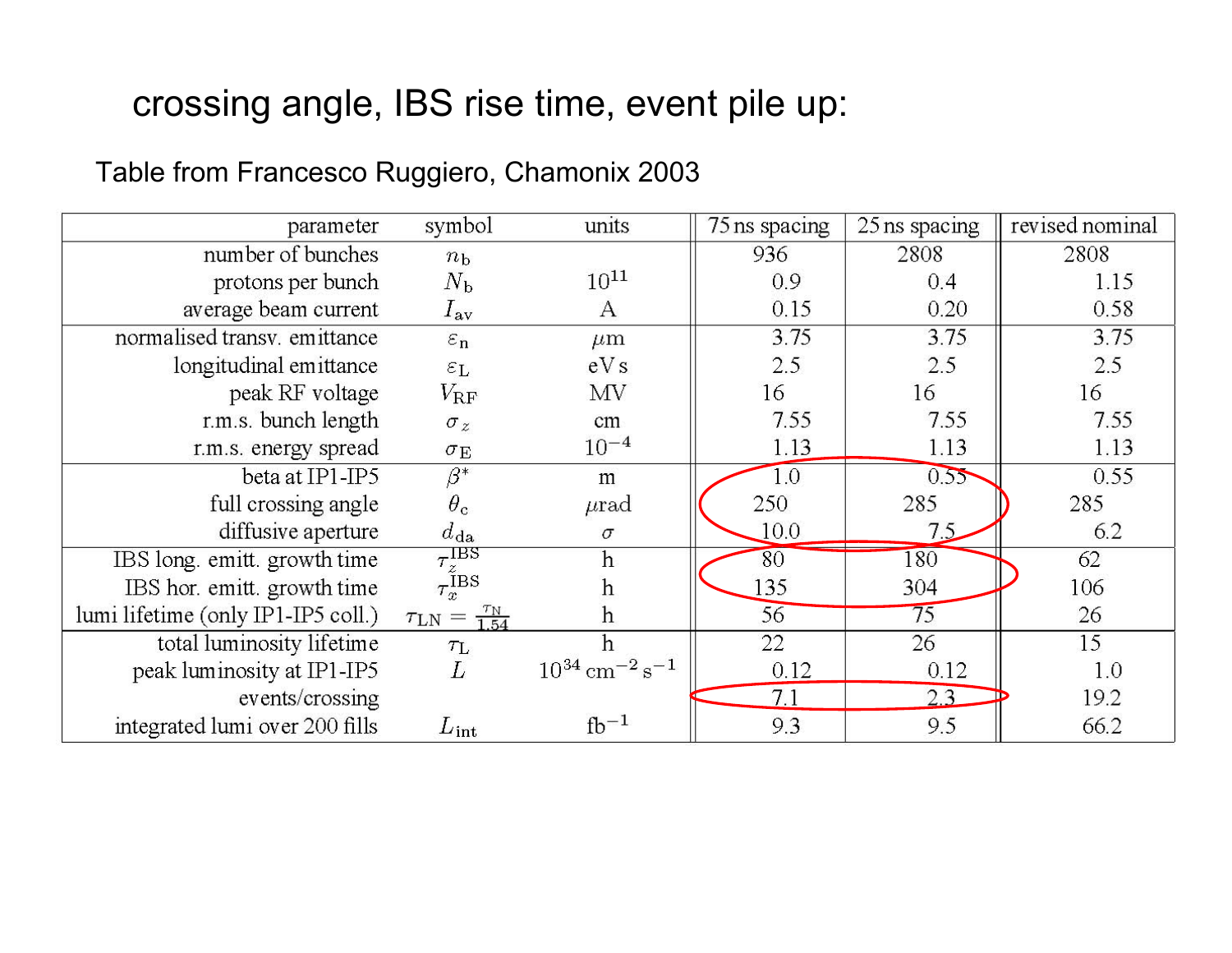#### long-range beam-beam:

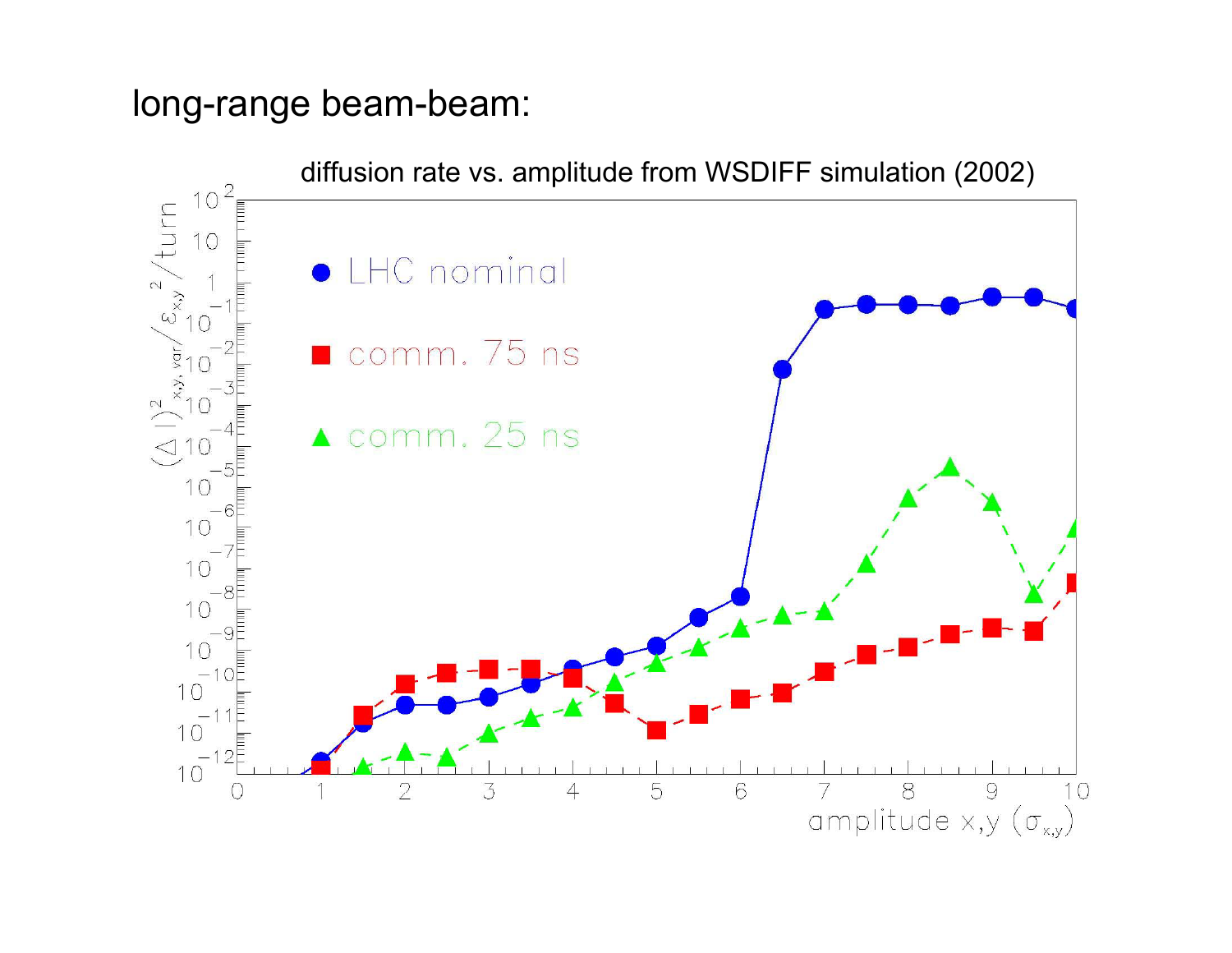#### e- cloud: simulated heat load vs. bunch spacing